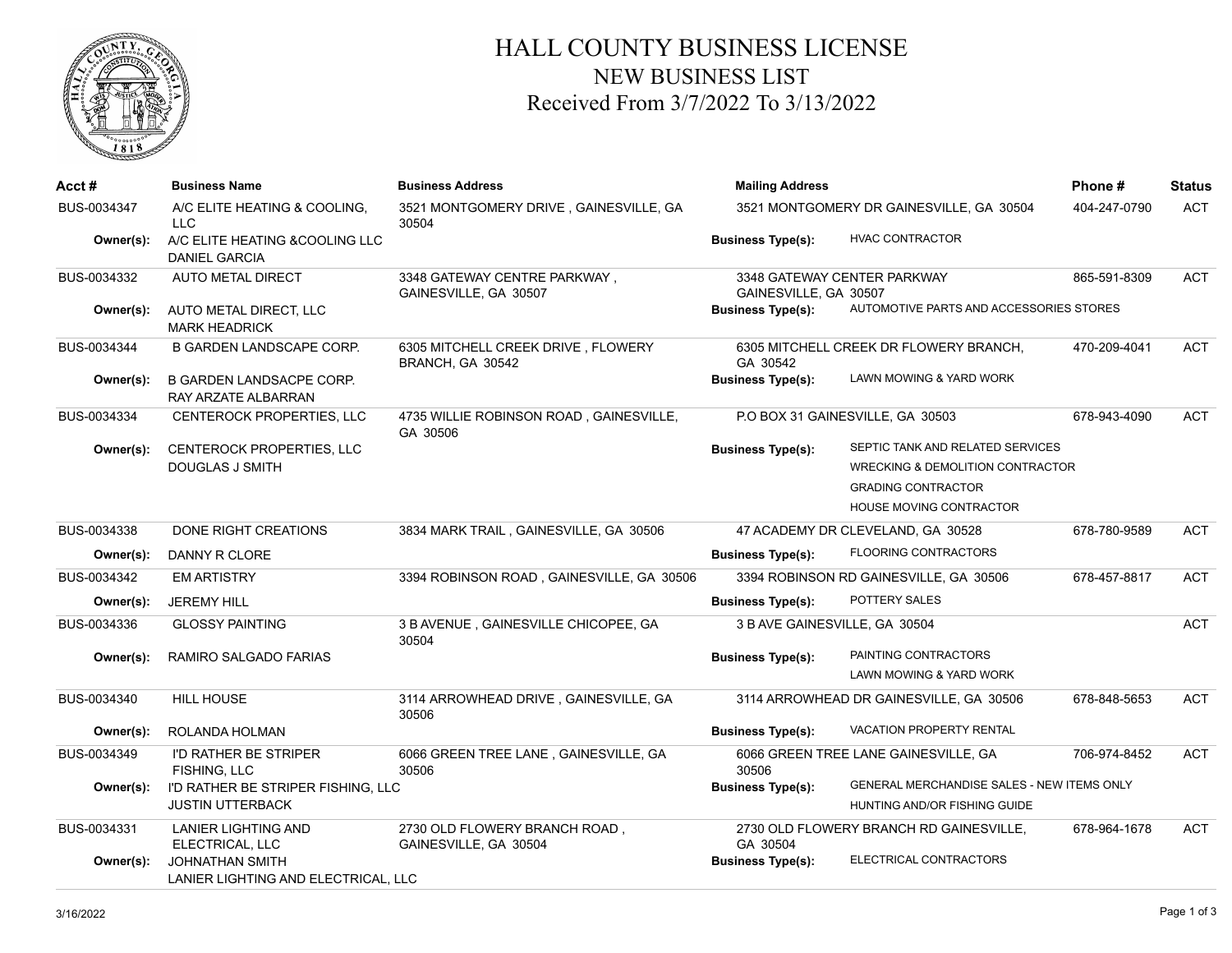

## HALL COUNTY BUSINESS LICENSE NEW BUSINESS LIST Received From 3/7/2022 To 3/13/2022

| Acct#       | <b>Business Name</b>                                       | <b>Business Address</b>                               | <b>Mailing Address</b>                    |                                                                      | Phone#       | <b>Status</b> |
|-------------|------------------------------------------------------------|-------------------------------------------------------|-------------------------------------------|----------------------------------------------------------------------|--------------|---------------|
| BUS-0034341 | <b>LEGACY MAINTENANCE &amp;</b><br><b>REPAIR, LLC</b>      | 5122 MILLER LAKE ROAD, GAINESVILLE, GA<br>30507       | 5122 MILLER LAKE RD GAINESVILLE, GA 30507 |                                                                      | 678-630-3761 | <b>ACT</b>    |
| Owner(s):   | LEGACY MAINTENANCE & REPAIR, LLC<br><b>WILLIAM D SMITH</b> |                                                       | <b>Business Type(s):</b>                  | CONCRETE CONTRACTOR<br>PRESSURE WASHING<br><b>FENCING CONTRACTOR</b> |              |               |
| BUS-0034333 | MARIO IZMAEL DELEON                                        | 6345 IRIS DRIVE, FLOWERY BRANCH, GA 30542             |                                           | 6345 IRIS DR FLOWERY BRANCH, GA 30542                                | 770-875-4604 | <b>ACT</b>    |
| Owner(s):   | <b>MARIO IZMAEL DELEON</b><br><b>MARIO IZMAEL DELEON</b>   |                                                       | <b>Business Type(s):</b>                  | GENERAL MERCHANDISE SALES - NEW ITEMS ONLY                           |              |               |
| BUS-0034335 | PHOENIX SENIOR LIVING, LLC                                 | 1929 FRIENDSHIP ROAD, HOSCHTON, GA 30548              |                                           | 10933 CRABAPPLE ROAD ROSWELL, GA 30075                               | 678-214-2900 | <b>ACT</b>    |
| Owner(s):   | PHOENIX SENIOR LIVING, LLC<br><b>JESSE MARINKO</b>         |                                                       | <b>Business Type(s):</b>                  | <b>FULL-SERVICE RESTAURANTS</b>                                      |              |               |
| BUS-0034346 | PRIME PLUMBING SERVICES,<br><b>LLC</b>                     | 3752 LAKELAND ROAD, GAINESVILLE, GA 30506             |                                           | 3752 LAKELAND RD GAINESVILLE, GA 30506                               | 404-480-4129 | <b>ACT</b>    |
| Owner(s):   | PRIME PLUMBING SERVICES, LLC<br><b>JAMES COBERLY</b>       |                                                       | <b>Business Type(s):</b>                  | PLUMBING CONTRACTOR                                                  |              |               |
| BUS-0034339 | PROFESSIONAL EXTERIOR<br><b>SERVICES</b>                   | 4081 SHARON DRIVE, GAINESVILLE, GA 30507              |                                           | 4081 SHARON DRIVE GAINESVILLE, GA 30507                              |              | <b>ACT</b>    |
| Owner(s):   | <b>HUGO ALBERTO</b>                                        |                                                       | <b>Business Type(s):</b>                  | <b>GUTTER INSTALLATION</b>                                           |              |               |
| BUS-0034343 | ROGER LEE                                                  | 5412 PLANTING FIELD LANE, FLOWERY<br>BRANCH, GA 30542 | GA 30542                                  | 5412 PLANTING FIELD LN FLOWERY BRANCH,                               | 770-560-6223 | <b>ACT</b>    |
| Owner(s):   | ROGER J LEE                                                |                                                       | <b>Business Type(s):</b>                  | ELECTRICAL CONTRACTORS                                               |              |               |
| BUS-0034337 | RUSHING TRADING CO., INC.                                  | 5970 NACHOOCHEE TRAIL, FLOWERY BRANCH,<br>GA 30542    | 30542                                     | 5970 NACHOOCHEE TR FLOWERY BRANCH, GA                                | 770-655-4977 | <b>ACT</b>    |
| Owner(s):   | <b>AMBER RUSHING</b><br>RUSHING TRADING CO., INC.          |                                                       | <b>Business Type(s):</b>                  | <b>BOOKKEEPING &amp; BILLING SERVICE</b>                             |              |               |
| BUS-0034330 | <b>SAUCEDO HOME</b><br><b>ENHANCEMENT</b>                  | 3927 C LOGGINS ROAD, GAINESVILLE, GA<br>30506         | 3927 C LOGGINS RD GAINESVILLE, GA 30506   |                                                                      |              | <b>ACT</b>    |
| Owner(s):   | <b>FEDERICO SANCHEZ</b>                                    |                                                       | <b>Business Type(s):</b>                  | <b>MASONRY CONTRACTORS</b>                                           |              |               |
|             |                                                            |                                                       |                                           | LAWN MOWING & YARD WORK                                              |              |               |
|             |                                                            |                                                       |                                           | <b>WRECKING &amp; DEMOLITION CONTRACTOR</b>                          |              |               |
|             |                                                            |                                                       |                                           | <b>BUILDING IMPROVEMENTS</b>                                         |              |               |
| BUS-0034348 | THE BETTER COTTAGE                                         | 2674 WESTVIEW CIRCLE, GAINESVILLE, GA<br>30506        | 30506                                     | 2674 WESTVIEW CIRCLE GAINESVILLE, GA                                 | 770-557-5618 | <b>ACT</b>    |
| Owner(s):   | <b>TERRY ALLEN SMITH</b>                                   |                                                       | <b>Business Type(s):</b>                  | VACATION PROPERTY RENTAL                                             |              |               |